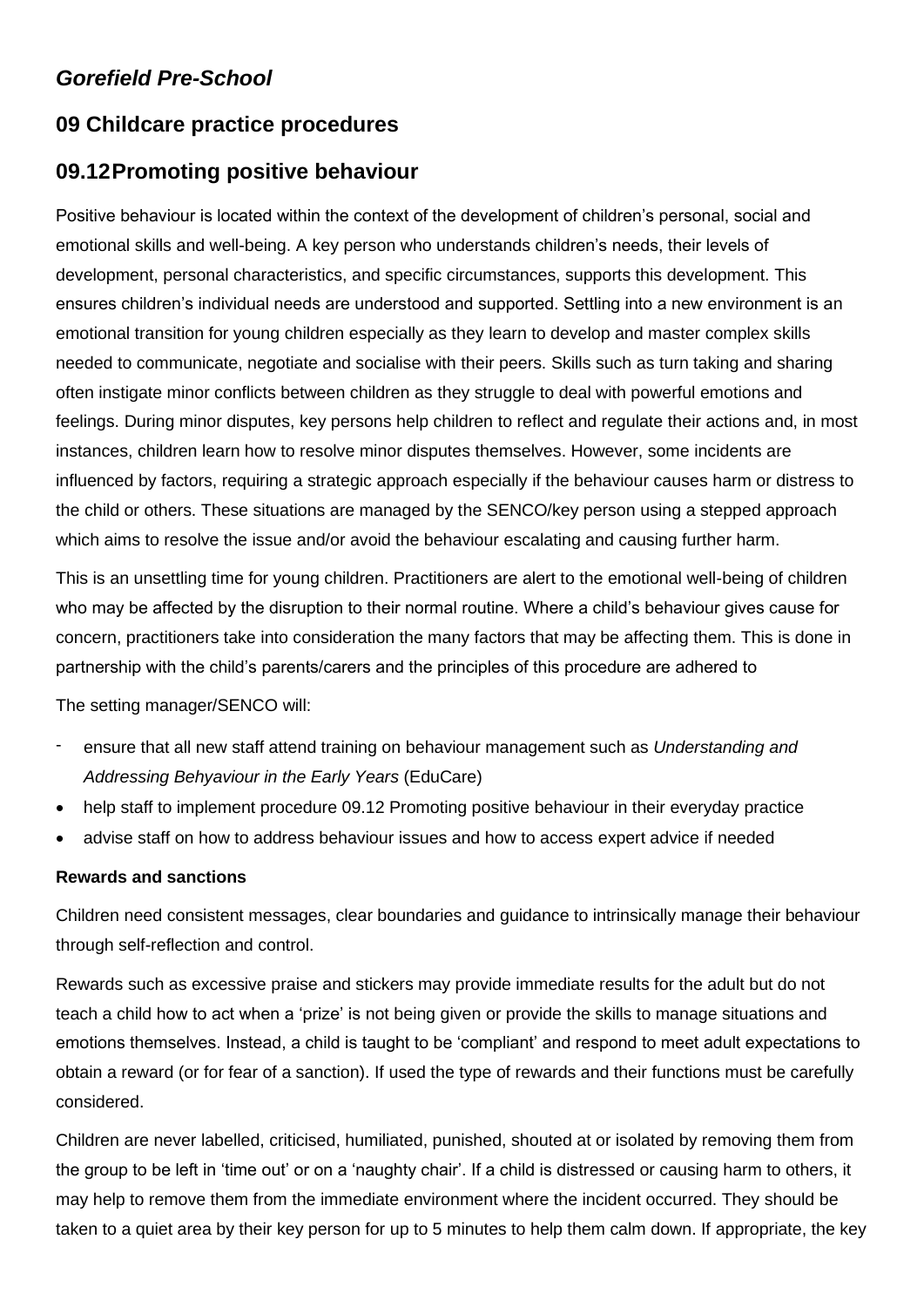person can use this time to help the child reflect on what has happened. Physical punishment of any kind is never used or threatened which could adversely affect a child's well-being. If staff become aware that another person has given corporal punishment to a child, they follow 06 Safeguarding children, young people and vulnerable adults procedures. Physical intervention to safeguard a child/children must be carried out as per the guidance in this procedure.

## **Step 1**

- The setting manager, SENCo and other relevant staff members are knowledgeable with, and apply the procedure 09.12 Promoting positive behaviour.
- Unwanted behaviours are addressed using an agreed and consistently applied approach to deescalate situations
- Behaviours that result in concern for the child and/or others must be discussed by the key person, SENCo/setting manager. During the meeting the key person must use their all-round knowledge of the child and family to share any known influencing factors such as a new baby in the family, child and/or parental illness, underlying additional needs to help place the child's behaviour into context.
- Appropriate adjustments to practice must be agreed within the setting. If relevant, a risk assessment should be carried out.
- If the adjustments are successful and the unwanted behaviour does not reoccur or cause concern then normal monitoring can resume.

## **Step 2**

- If the behaviour remains a concern, then the key person and SENCo must liaise with the parents to try to discover possible reasons for the behaviour and to agree next steps. If relevant and appropriate the views of the child must be sought and considered to help identify a cause.
- If a cause for the behaviour is not known or only occurs whilst in the setting, then the setting manager/SENCo must suggest using a focused intervention approach to identifying a trigger for the behaviour such as the ABC approach, i.e. Antecedents – what happened before; Behaviour – what was the behaviour observed; Consequences – what happened after the event.
- If a trigger is identified, then the SENCo and key person must meet with the parents to plan support for the child through a graduated approach via SEN support**.**
- Aggressive behaviour by children towards other children will result in a staff member intervening immediately to stop the behaviour and prevent escalation using the agreed initial intervention approach. If the behaviour has been significant or may have a detrimental effect on the child, the parents of the victim of the behaviour and the parents of the perpetrator must be informed. If the setting has applied a physical intervention, they must follow the guidance as set out below. The designated person completes 6.1b Safeguarding incident reporting form and contact Ofsted if appropriate. A record of discussions is recorded and parents are asked to sign.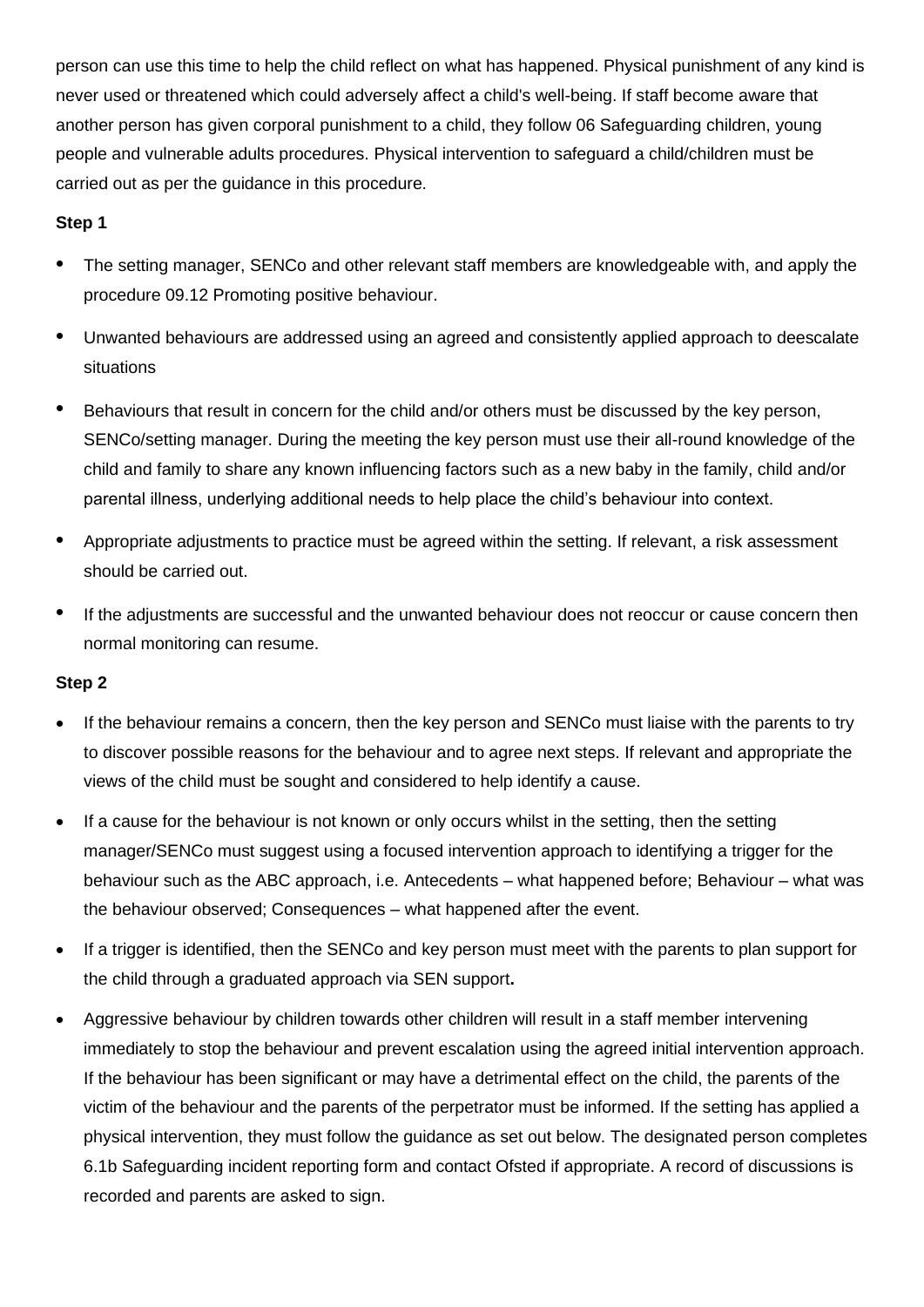- Parents must also be asked to sign risk assessments where the risk assessment relates to managing the behaviour of a specific child.
- If relevant, actions for dealing with the behaviour at home are agreed with parents and incorporated into the action plan. Other staff are informed of the agreed interventions and help implement the actions. The plan must be monitored and reviewed regularly by the key person/SENCo until improvement is noticed.
- Incidents and intervention relating to unwanted/challenging behaviour by children must be clearly and appropriately logged on 09.13b SEN Support - Action plan.

## **Step 3**

If despite applying initial intervention to deescalate situations and focused interventions to identify triggers the child's behaviour continues to occur and/or is of significant concern, the SENCo and key person invite the parents to a meeting to discuss external referral and next steps for supporting the child. It may be agreed that the setting request support from the Early Help team and/or other specialist services such as the Area SENCo. This will help address most developmental or welfare concerns. If the behaviour is part of other welfare concerns that include a concern that the child may be suffering or likely to suffer significant harm, safeguarding procedures 06 Safeguarding children, young people and vulnerable adults procedures must be followed immediately.

- Advice provided by external agencies is incorporated in 09.13b SEN Support: Action Plan and regular multi-disciplinary meetings held to review the child's progress.
- If a review determines a statutory assessment may be needed then all relevant documentation must be collected in preparation for an Education Health and Care Assessment which may lead onto an Education, Health and Care Plan.

## **Use of physical intervention**

Staff will already use different elements of physical contact with a child as part of their interaction in the setting especially when they are comforting a child or giving first aid. However, physical intervention to keep a child or other children safe is different and should only be applied in exceptional circumstances.

The EYFS states that it physical intervention from a staff member towards a child may be used for the purposes of "averting immediate danger of personal injury to any person (including the child) or to manage a child's behaviour if it is absolutely necessary".

Staff must do all they can to avoid using a physical intervention because this is not the preferred way of addressing children's behaviour.

To offer protection to children a range of appropriate graded interventions may be needed before physical intervention is applied. Most single incidents such as a child throwing a book on the floor or kicking a chair usually only require a verbal intervention from a member of staff. In other situations, an intervention can be applied through mechanical and environmental means such as locking doors and stair gates. This usually stops a situation escalating. However, there will be some situations where a child places themselves or others in danger which requires an immediate need for the use of both verbal and physical intervention. f a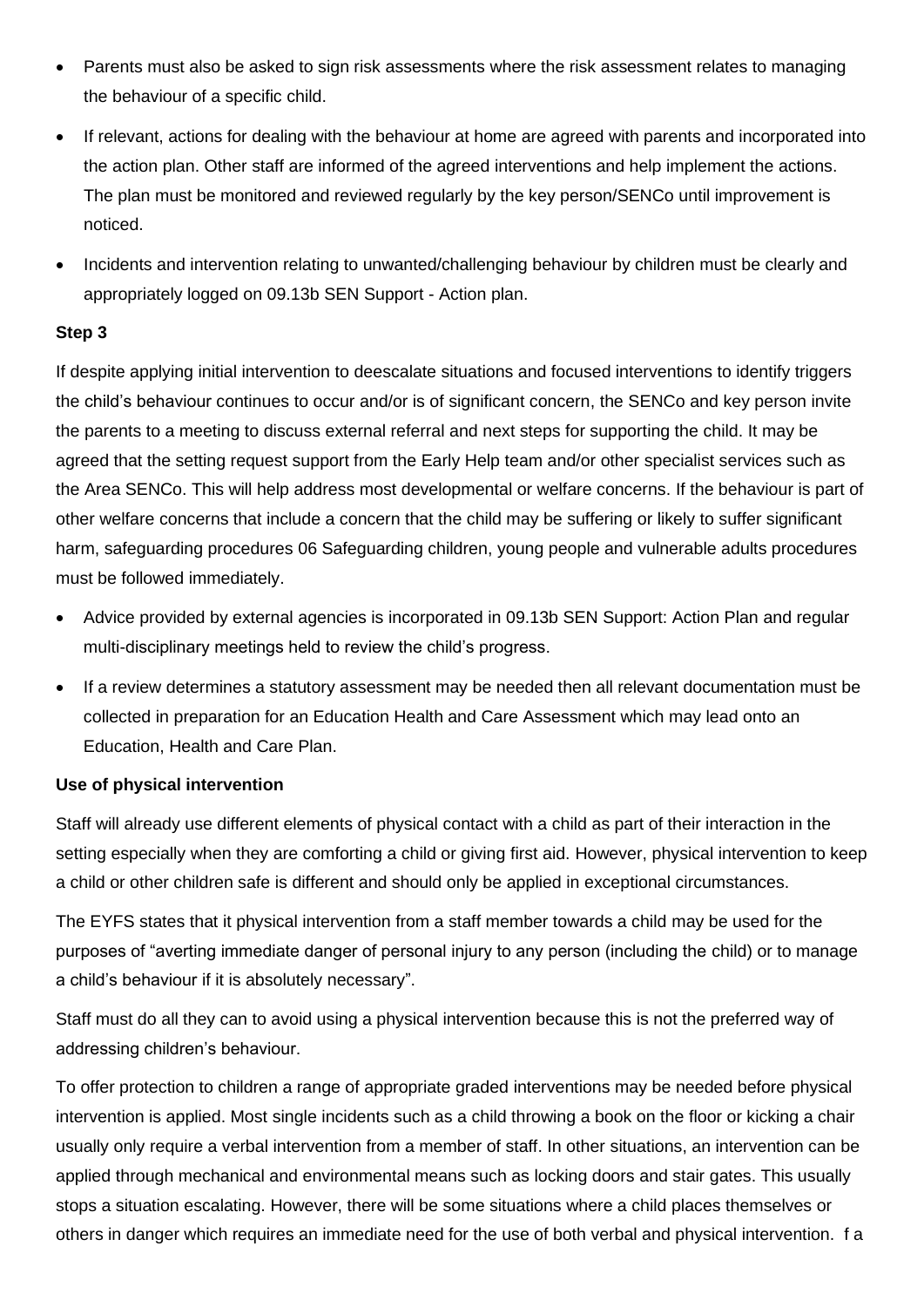single or persistent incident requires a physical intervention such as physical handling from a staff member towards a child, then this is used intentionally to restrict a child's movement against their will. In most cases this can be applied through the use of the adult's body gently and safely blocking the child from access to danger or to prevent danger.

To physically intervene, a practitioner may use "reasonable force" to protect a child from injuring themselves or others. Legally a practitioner may also use reasonable force to prevent a child from damaging property. However, we would expect that in instances of damaging physical property a child would only experience a physical intervention if the broken property presented a risk or is high value.

If a situation arises which requires urgent physical hands-on intervention this is best applied by the staff who knows the child well such as their key person who is more able to calm them or use other known methods for defusing situations without physical intervention.

#### **Physical handling**

We use the principle of applying reasonable minimal force and handling in proportion to the situation. Staff use as little force as necessary to maintain safety. This intervention should only be used for as short a period as possible to keep the child safe and maintain well-being by aiming for:

- keeping the child's safety and well-being paramount
- a calm, gentle but firm approach and application of the intervention
- never restricting the child's ability to breathe
- side-by-side contact with the child
- no gap between theirs or the child's body
- keeping the adults back as straight as possible
- avoiding close head-to-head positioning to avoid injury to the child and themselves (head butting)
- only holding the child by their 'long' bones to avoid grasping at the child's joints where pain and damage are most likely to occur
- avoiding lifting the child unless necessary
- reassuring the child and talking about what has happened
- only applying a physical intervention on a disabled child if training or preferred method is provided from a reputable external source e.g. British Institute of Learning Disabilities [www.bild.org.uk/](http://www.bild.org.uk/)

#### **Risks**

There are risks associated with any physical intervention and handling of a child. The younger and more vulnerable a child may be, the greater risk to the child of using physical intervention towards them. However, there are also risks to children associated with not intervening physically; for instance, if a practitioner did not take hold of a child by the wrist, they may have run into the path of a fast-moving car.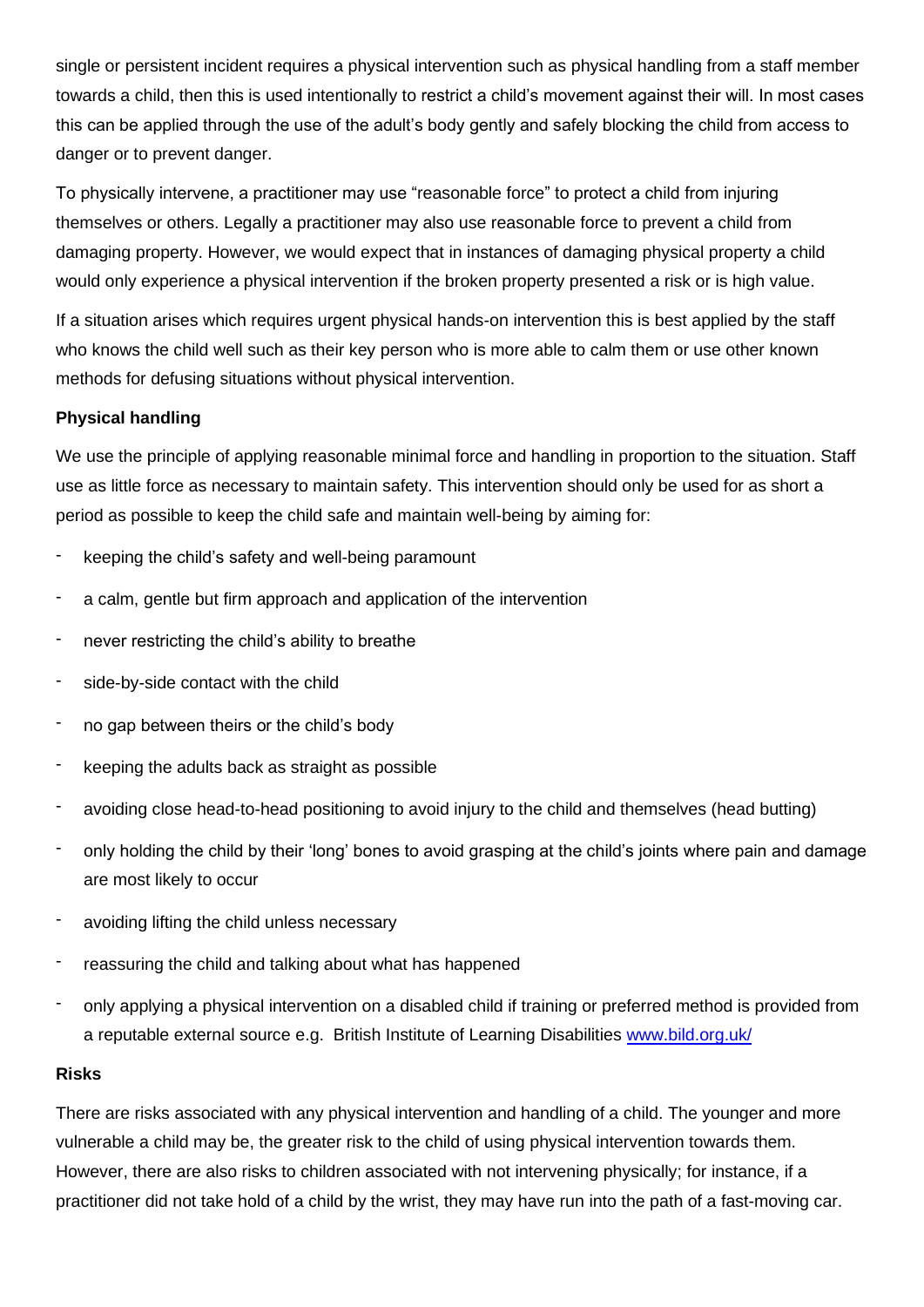Before intervening physically to protect a child from immediate harm a practitioner needs to decision make in a split second, considering the following factors. This is described as dynamic risk assessment.

- What is the immediate risk to this child if I do not intervene now?
- What might the risks be if I do intervene? If this was my child, what would I want someone looking after them to do in this situation?
- What is the minimum level of intervention that will be effective here? How can I do this as gently as possible for as short a time as possible and how am I going to manage myself to stay calm?

## **Recording**

Any instance of physical intervention is fully recorded immediately and reported to the designated person as soon as possible on 6.1b Safeguarding incident reporting form, ensuring that it is clearly stated when and how parents were informed. Parents are asked to sign a copy of the form which is then kept on the child's file. The designated person decides who will notify the parent and when, ensuring that the parent signs to say they have been notified. An individual risk assessment should be completed after any physical intervention with a child which considers the risks and likelihood of such behaviour re-occurring and how this will be managed. The risk assessment should be agreed and signed by parents.

### **Temporary suspension (fixed term)**

Any decision to temporarily suspend a child must be carefully considered lawful, reasonable and fair. If despite following the stepped approach for behaviour it is necessary to temporarily suspend a child, for no more than five days, on the grounds of health and safety, the following steps are followed.

- The setting manager provides a written request to suspend a child to their line manager; the request must detail the reason why the child must be suspended and the length of time of the proposed suspension.
- If the line manager approves, the parents must be invited to a meeting to discuss next steps. Parents are invited to bring a representative along. Notes must be taken at the meeting and shared later with the parents. The meeting must aim for a positive outcome for the child and not to suspend.
- If no acceptable alternative to suspension is found then the setting manager must give both verbal and written notice of time related suspension to the parent, meanwhile the setting manager must ensure that continued resolution is sought and suitable adjustments are in place for the child's return.

## **Suspension of a disabled child**

We have a statutory duty not to discriminate against a child on the basis of a protected characteristic. This includes suspending a child based on a disability. Ignorance of the law or claiming it was unknown that a child was disabled is no defence. However, if the child's behaviour places themselves or others at risk then the setting must take actions to avoid further harm. Time limited suspension may be applied to keep the child and/or others safe whilst finding a solution. Suspension is only used if reasonable steps and planned adjustments are first used to help resolve the situation. Without this action, suspension of a child with SEND may constitute disability discrimination (Equality Act 2010). A decision to suspend a disabled child